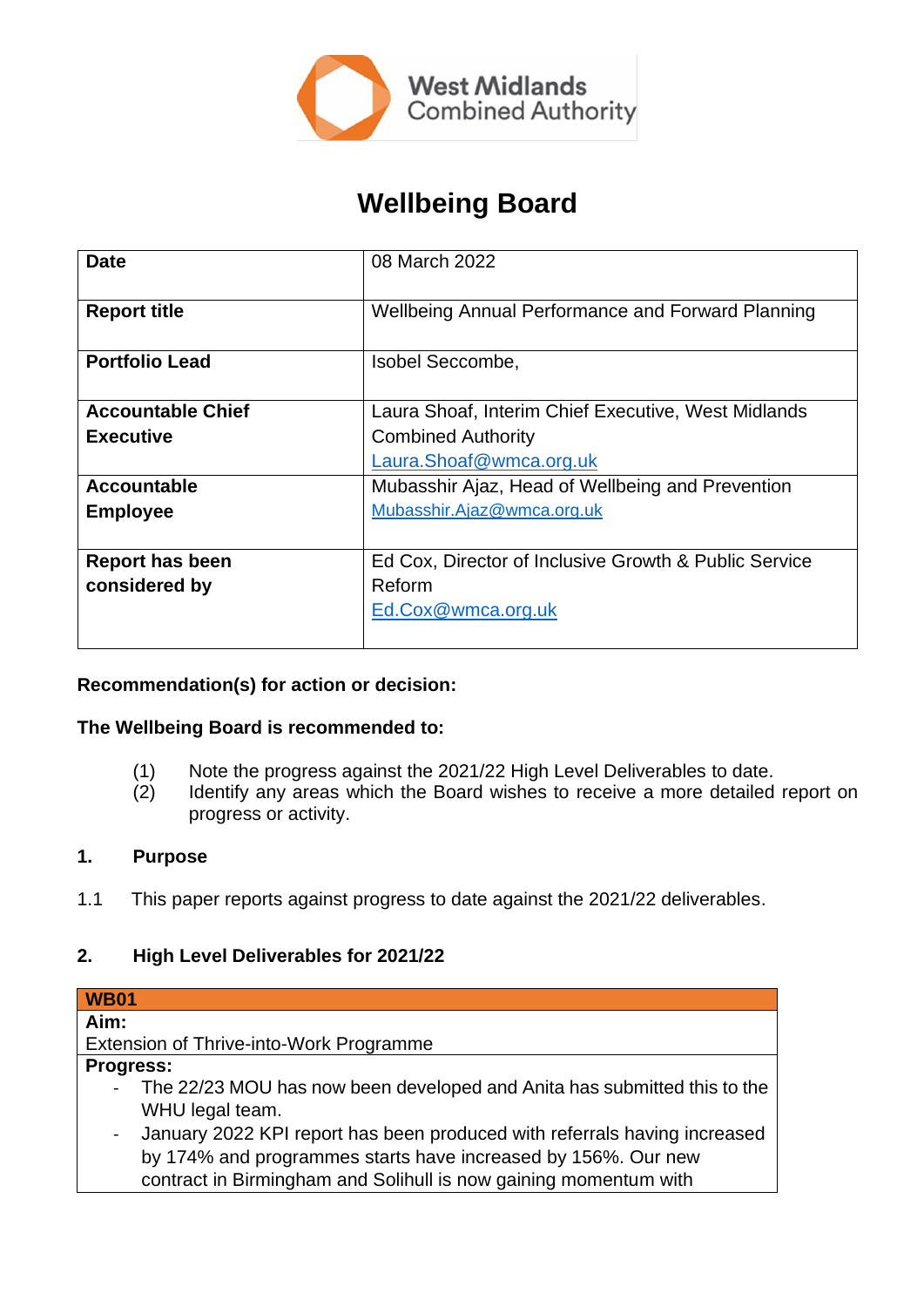

engagements having increased by 260% meaning they are now 140% of target. Job Starts in the Black Country have hit 114% of target.

- The team are now pursuing two new developments within the Black Country and BSOL ICS to develop a Fit Note Pathway/Clinic for Employment support and to sustain, grow and expand employment checks and offers through the Annual LTC Health Check. Planning sessions to kickstart these projects took place this week.
- The Thrive into Work team are hosting a visit from members of the Work and Health Team to discuss their IPS expansion plans leading to 2025 and to explore the teams ideas on future sustainability and creation of new pilot sites across the country.
- March will also see a visit from Rt. Hon. Chloe Smith, Minister for Disabled People which will be hosted in Wolverhampton.
- Discussions are taking place with Mark Axcel, Interim Chief Executive Designate, Black Country Integrated Care Board and Chair of the pending IPS Coalition to agree Terms of Reference and Membership. The first meeting is scheduled to take place in April 2022.

# **WB02 Aim:** Delivery of Thrive-at-Work Programme **Progress:**

See attached paper

# **WB03**

#### **Aim:**

Reconvene Mental Health Commission to identify new issues and approaches to Mental Health Awareness, Prevention and support in the region

# **Progress:**

- An induction session for the Commission is planned for  $7<sup>th</sup>$  April to agree Commission ways of working and to identify the first 2 topics for the Commission to initially explore.
- The Centre for Mental Health has been commissioned to provide evidence support to ensure that there is clarity on what current evidence currently exists in respect of each topic area being explored. This will support a clear focus on key lines of enquiry that can help the Commission to 'add value', building on existing local work.
- Work continues to finalise Commission membership. There has been open recruitment for 'lay members', with interviews and group assessments due to be completed by 1<sup>st</sup> March.
- Further progress has been made to confirm arrangements for the Young Person's Panel (a sub-group of the Young Combined Authority), for the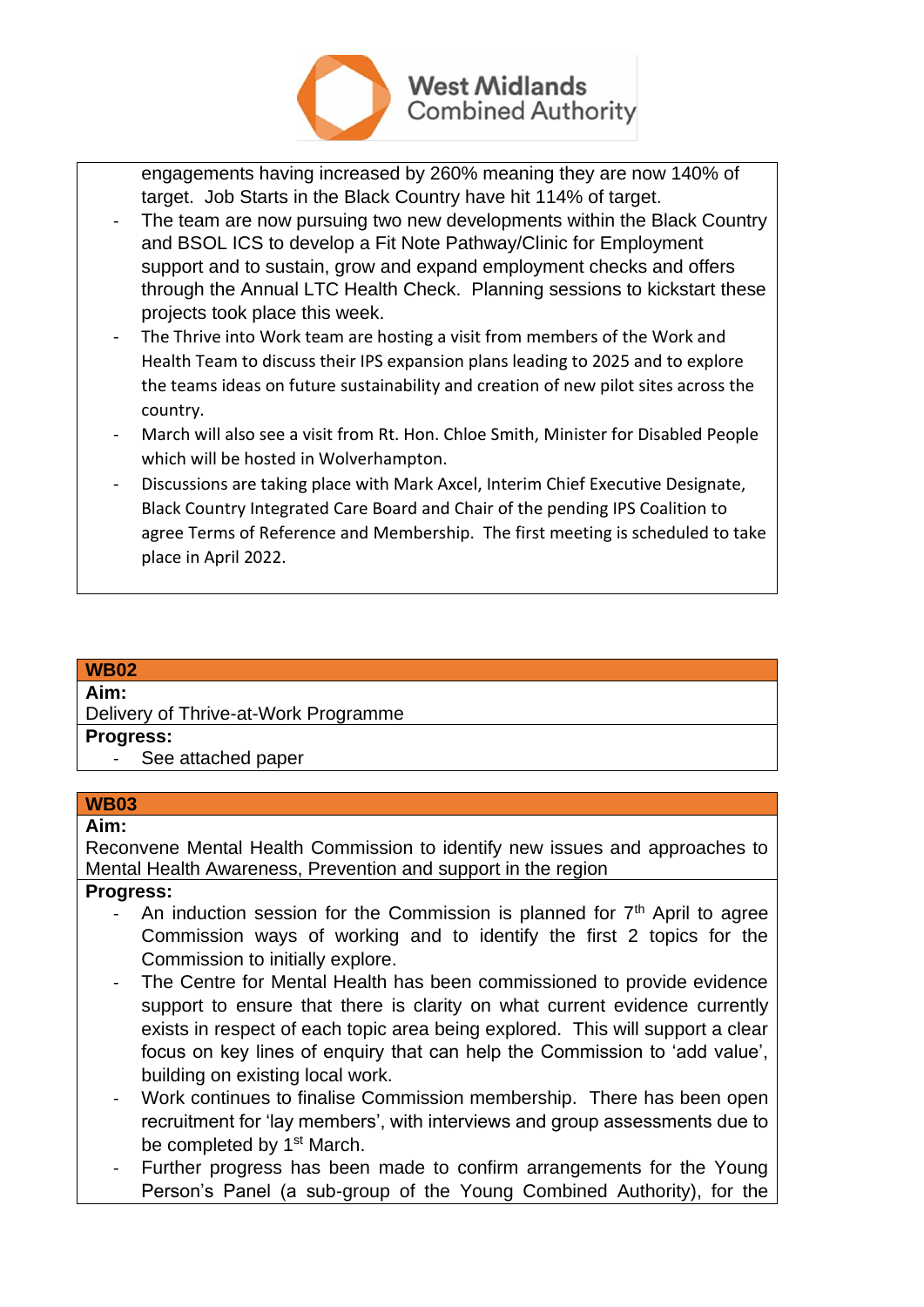

Citizens' Panel (tapping into the one being set up by the WMCA Environment Team) and utilising the existing Include Me Panel (made up of disabled people, of people with long term health conditions and of carers).

- The Mental Health Star Awards, linked to the Commission, will take place on 23<sup>rd</sup> March. There are awards young people (16-24), people aged over 25, for teams / services / organisations, for collaboration and for innovation in working with young people. There has been a good number and spread of nominations from across the region.
- There is communications activity planned to highlight the forthcoming commission, to highlight key messages arising from the previous 'community listening' exercise which sought to inform the focus of Commission work.

# **WB04**

**Aim:**

Develop and sustain a Physical Activity Programme with regional partners

- **Progress:** 
	- **Commonwealth Games Physical Activity Legacy:** with local Commonwealth Active Communities finalising their plans to start delivery in the spring 2022, WMCA and Sport England continue to provide ongoing evaluation, citizen engagement and joint leadership support to 3 out of the 4 areas, not the Black Country. Also, with DCMS and OHID, Birmingham CC, WMCA and Sport England as core partners of the legacy work, planning on how we work with local areas to ensure that there is a long-lasting legacy in reducing inequalities in those who are active beyond the initial 2-year Sport England funding.
	- **Sport England and WMCA partnership** following the end of the existing Sport England grant agreement and Sport England's new "Uniting the Movement" strategy implementation plan initial discussions have been held on shaping those areas of mutual interest in relation to the WMCA Wellbeing Strategic Priorities. It is proposed a report on our future partnership with Sport England is discussed at the next Wellbeing Board meeting.
	- **DfT (Department for Transport) Social Prescribing walking and cycling pilot bid** The Strategic lead for Wellbeing and Prevention is leading the development of a feasibility study with the 7 Local Authorities, 3 ICS (Integrated Care Systems)', NHS and community partners which will provide the research, governance, aims and objectives, deliverables, and budget to become one of Government's social prescribing pilots. This feasibility study needs to be submitted to Government by 30 April 2022 with the outcome known in May and a potential £1.5m-£2m 3-year revenue programme. If successful, a paper will be brought to the next meeting outlining purpose, impact and governance.
	- **Public Space Design Trial –** with Willenhall Park in Walsall now open, this trial was due for completion and lessons shared with partners. Covid has impacted on delivery in Sandwell and Coventry and an extension has been granted by the WMCA and Sport England for the delivery of these projects.
	- **Goodgym –** the delivery in Coventry, Solihull and Warwickshire CC funded by the WMCA and Local Authorities continues to grow and adapt responsive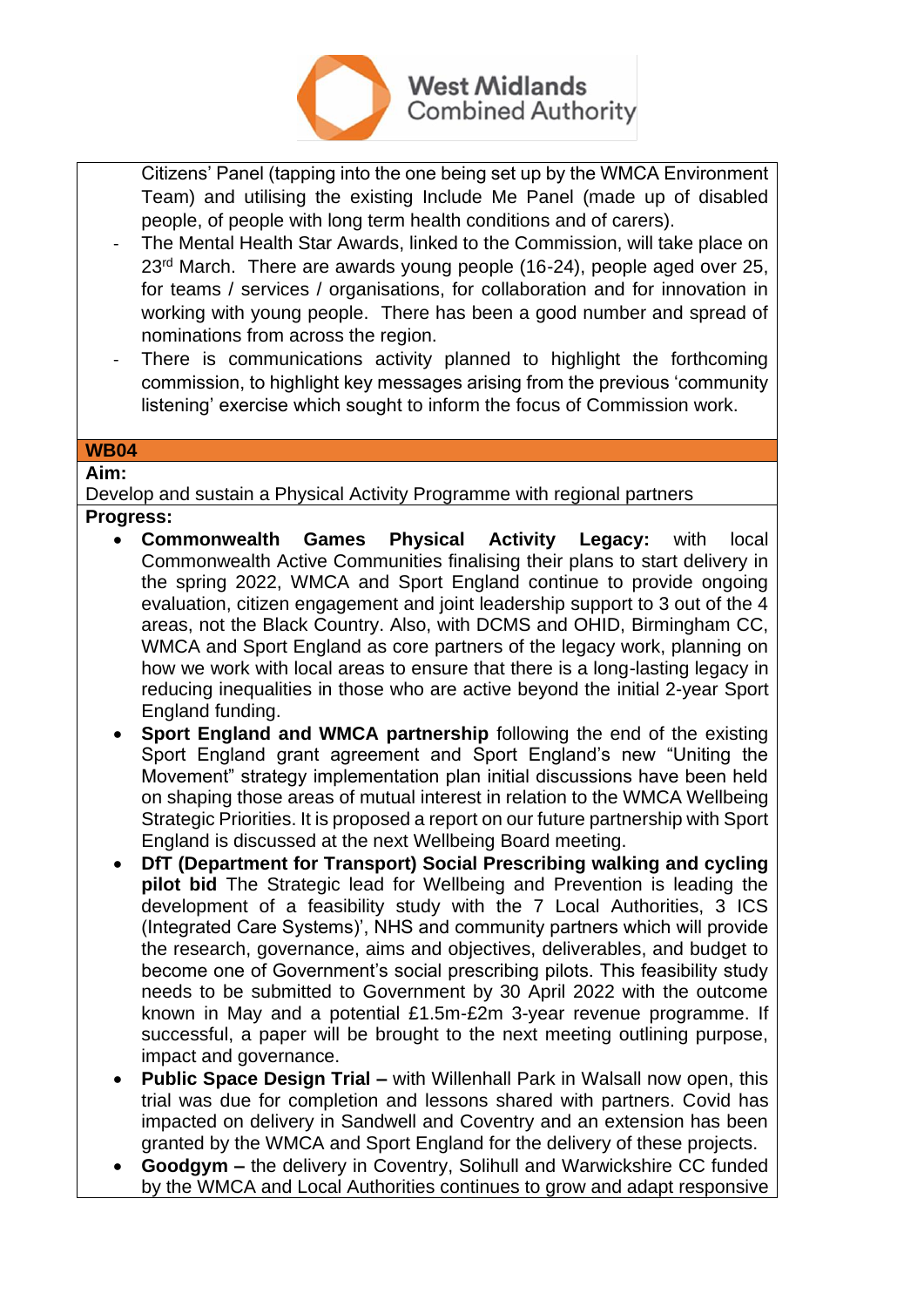

of local need e.g., less prescription runs to more help to communities to clear, paint and improve centres. Given the Local Authority and WMCA funding is nearing the end, the WMCA has agreed with the local authorities to transfer management support to Think Active, the active partnerships for the 3-area geography who will be responsible for connecting Goodgym to local opportunities and reporting on outputs and outcomes. This has no risk to the WMCA or Local Authorities.

#### **WB05 Aim:**

Making WM an exemplar region for getting more disabled people active **Progress:** 

- **Include Me Citizens Network and Panel -** Progressing well with extensive consultation on the WM Mental Health Commission, Accessible Housing and Social Prescribing alongside determining its own priority areas. This has had led to a positive shift in the development of work areas. Work is ongoing to continue its purpose and development in 2022/23. It is proposed that the Citizens Network and Panel provide their vision and purpose at the next Wellbeing Board meeting.
- With 92 organisations signed up to the I**nclude Me WM Pledge** we are reviewing the qualitative impact this commitment to being more inclusive, accessible, and disabled customer focused has had and plan its place as part of the ongoing exemplar region discussions below.
- **Travel without Barriers pilot** to test whether digital prompts linked to SWIFT can improve disabled people's confidence in using public transport to get to places to be active. The pilot will be launched on 18 March 2022 in Wolverhampton and tested in Wolverhampton and Coventry with the learning applied across the WM for which we intend to report to the next Wellbeing Board.
- **Exemplar Region in getting more disabled people active** the WMCA is extending the Activity Alliance contract for the services of Mark Fosbrook and to shift focus from programmes to working with committed partners and citizens to develop the regional voice for this work setting out a shared 2022/23 ambition, priorities, and commitments by 30 June 2022.
- **Accessible Housing Design –**progress is subject to agreement with WMCA Housing and Regeneration Directorate on stakeholder engagement and potential policy opportunities and implications scheduled for March 2022.

#### **WB06**

**Aim:**

Develop WM Health Intelligence & Data Programme

**Progress:** 

• Progress continues in developing our Health of the Region data hub (as presented to the last Wellbeing Board meeting in January 2022).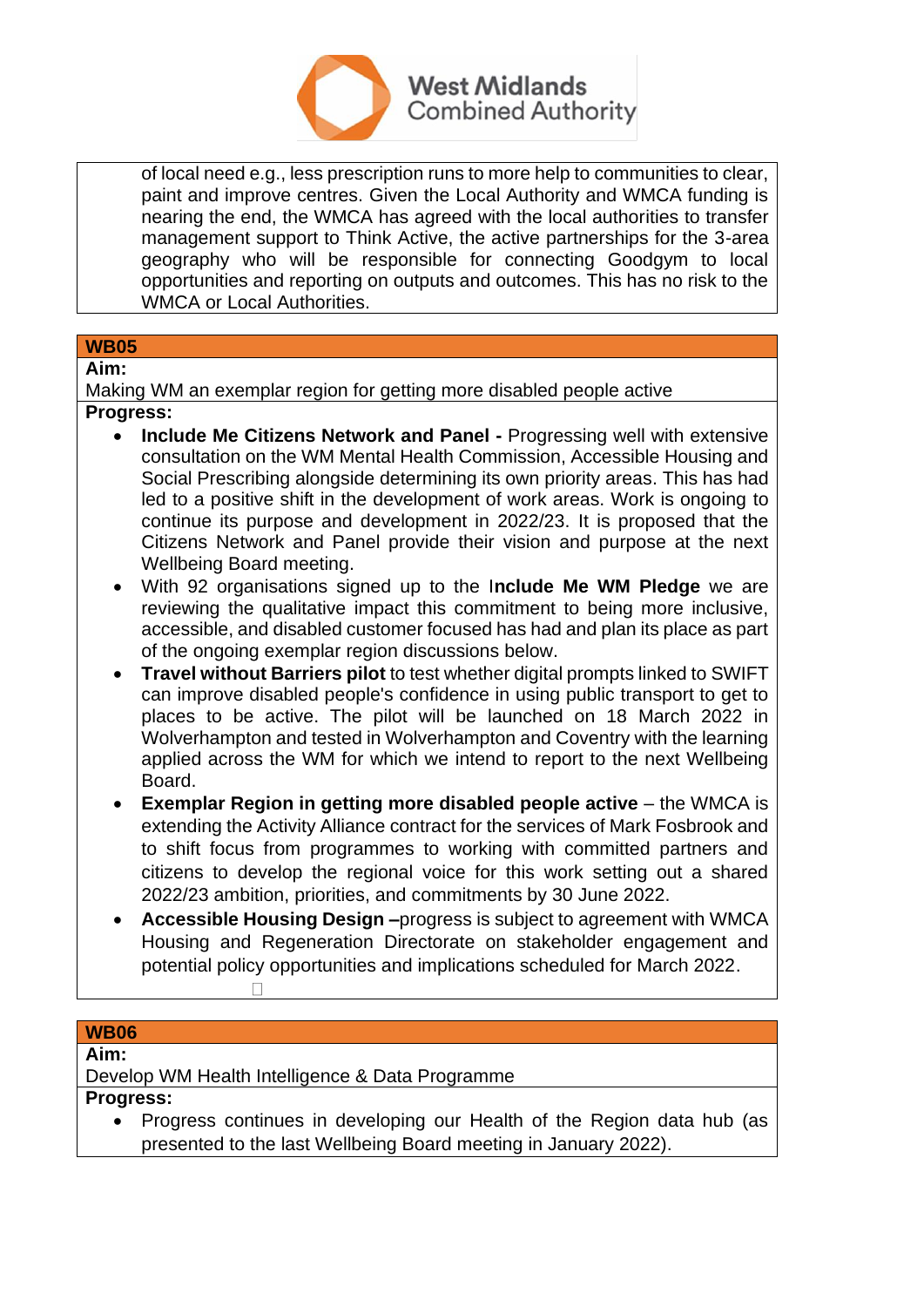

- We have moved on from a 'proof of concept' and are now developing a 'minimum viable product', which is an online version of the HOTR 2020 report with all indicators available and up to date.
- This is set out in the final section of our 'Revisiting the HOTR' report, a draft of which is being submitted to the Wellbeing Board for comments and potential approval at this meeting (8th March).
- Once the report is finalised and launched, we will develop the HOTR data hub to include indicators that reflect the wider determinants of health as they relate to the WMCA's devolved responsibilities.
- We will continue to work with stakeholders to develop the product further, ensuring maximum utility.

#### **WB07 Aim:**

Develop collaborative programmes to tackle system-level Health Inequalities issues and embed HIAP approach in WMCA

#### **Progress:**

- Having secured approval for our approach at the last Wellbeing Board meeting (January 2022), we are now developing a resource that links specific public health indicators to devolved responsibilities across the WMCA.
- Some of the early thinking and learning here is reflected in the WMCA case study section of the 'Revisiting the HOTR' report, presented to the Wellbeing Board today (8<sup>th</sup> March).
- Progress continues on specific implementation projects piloting HEAT with TfWM and exploring potential joined-up development of WMCA's current equalities impact processes.

#### **WB08**

#### **Aim:**

Secure and implement the Radical Health Prevention Fund

#### **Progress:**

- − Regular meetings with DHSC continuing
- − Preparing for proposal to be considered at HMG Budget in March 2023
- − Also, exploring other avenues with DHSC to fund various aspects of RHPF, through the Smart City Region and/or through Remote Diagnostics work being undertaken in conjunction with ICS's.

# **3. Financial Implications**

3.1 The WMCA budget agreed in February has been built around these High-Level Deliverables. There are no other direct spend or budgetary implications because of the recommendations within this report. There is underspend in the budget due to being unable to fill vacancies.